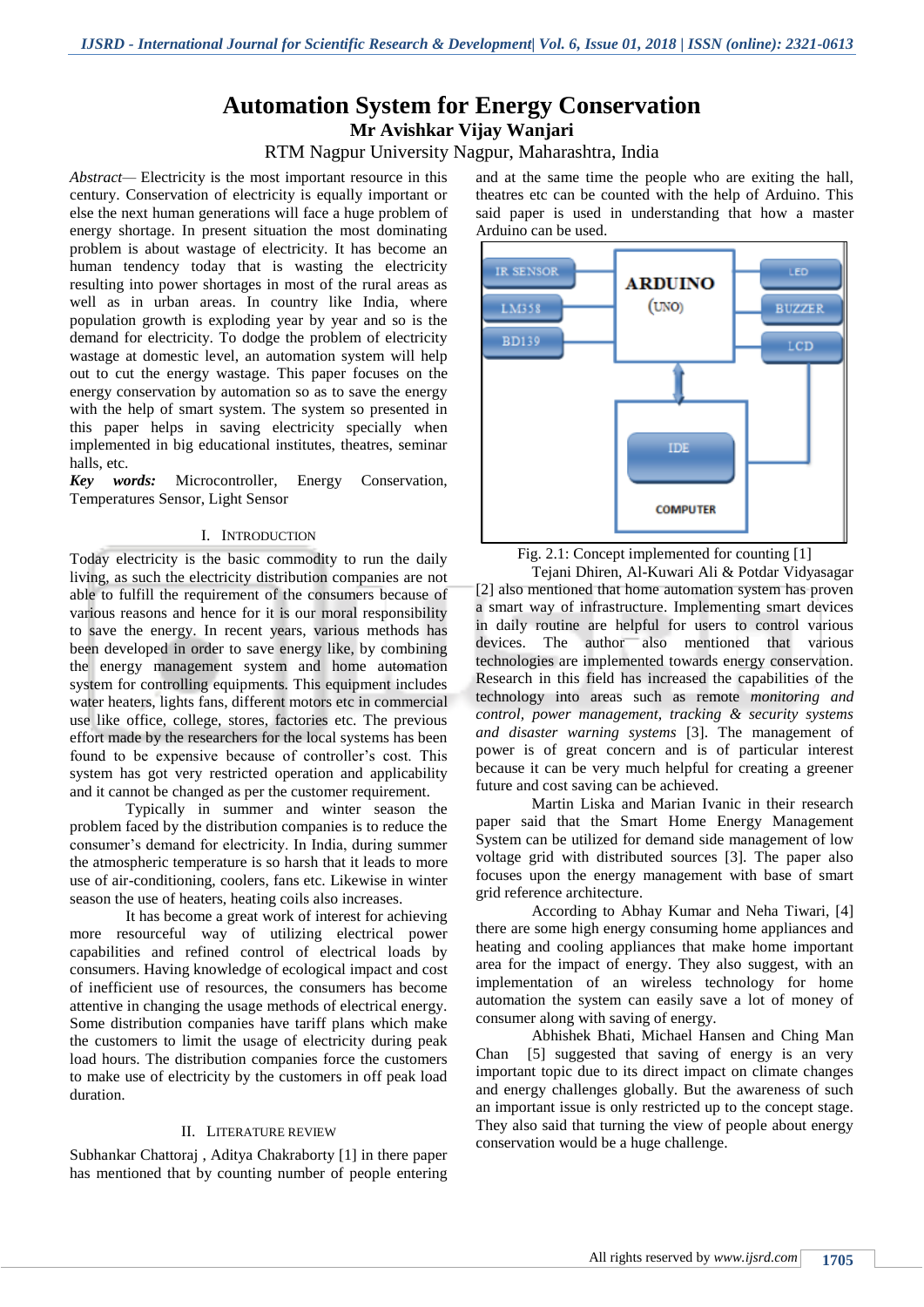Skeledzija, Niksa  $\&$  Ćesić et al [6] suggested that carbon footprint and energy consumption can be reduced effectively by implementation of smart automation system.



Fig. 2.2: Smart Home Integration services [7]

# III. INTRODUCTION TO SMART ELECTRICITY SAVING SYSTEM

The below figure show the circuit diagram which is used for automation system. To understand the working of the planned circuit diagram, let us consider that the system is implemented in an educational institute. The basic idea about this circuit is to keep the control on the usage of fans and lights that are normally working in a big infrastructure. The person counter checks and counts the number of persons entering the room. This part of the circuit is implemented using two sets of IR transmitter and receiver. One set is placed at the outer side of the door and the other one is kept at the inner side of the door.





When a person enters the room, he crosses the first IR sensor and then after that second sensor. Reverse process occurs when any student or staff leaves the room. The micro controller counts the number of person inside the room, if it is not zero, the analog voltage output from temperature sensor and LDR circuit are measured to find the temperature and light. If these values are not in the required range, light intensity and fan speed are controlled accordingly using the relay control circuit.



Fig. 3.2: Hardware Setup

In this circuit IR sensors transmit IR signal t the receiver. The microcontroller continuously monitors the signal transmitted by IR sensors. When there is nobody in room counter will display "00" and all the relays will be OFF. The ON sequence of lights and fans will be as follows,

| <b>STUDENTS</b>            | NO. OF LIGHTS THAT WILL |
|----------------------------|-------------------------|
| <b>COUNT</b>               | <b>START</b>            |
| <b>BETWEEN 1 TO 5</b>      | 1 LIGHT                 |
| <b>BETWEEN 6 TO 10</b>     | 2 LIGHTS                |
| <b>BETWEEN 11 TO</b><br>15 | <b>3 LIGHTS</b>         |
| <b>BETWEEN 16 TO</b>       | <b>4 LIGHTS</b>         |

As we know that during winter season the use of Fan is very limited. So in order to monitor temperature difference a temperature sensor. This sensor shows temperature less than 25 degree Celsius then it will not operate the fan.

# IV. RESULT

Following results were found after running the planned system which is shown in figure 3.2. Whenever a person enters or leaves the room, the IR sensor placed near the door senses and the count is increased or decreased accordingly. The light and fan connected with circuit in that particular room will be ON.